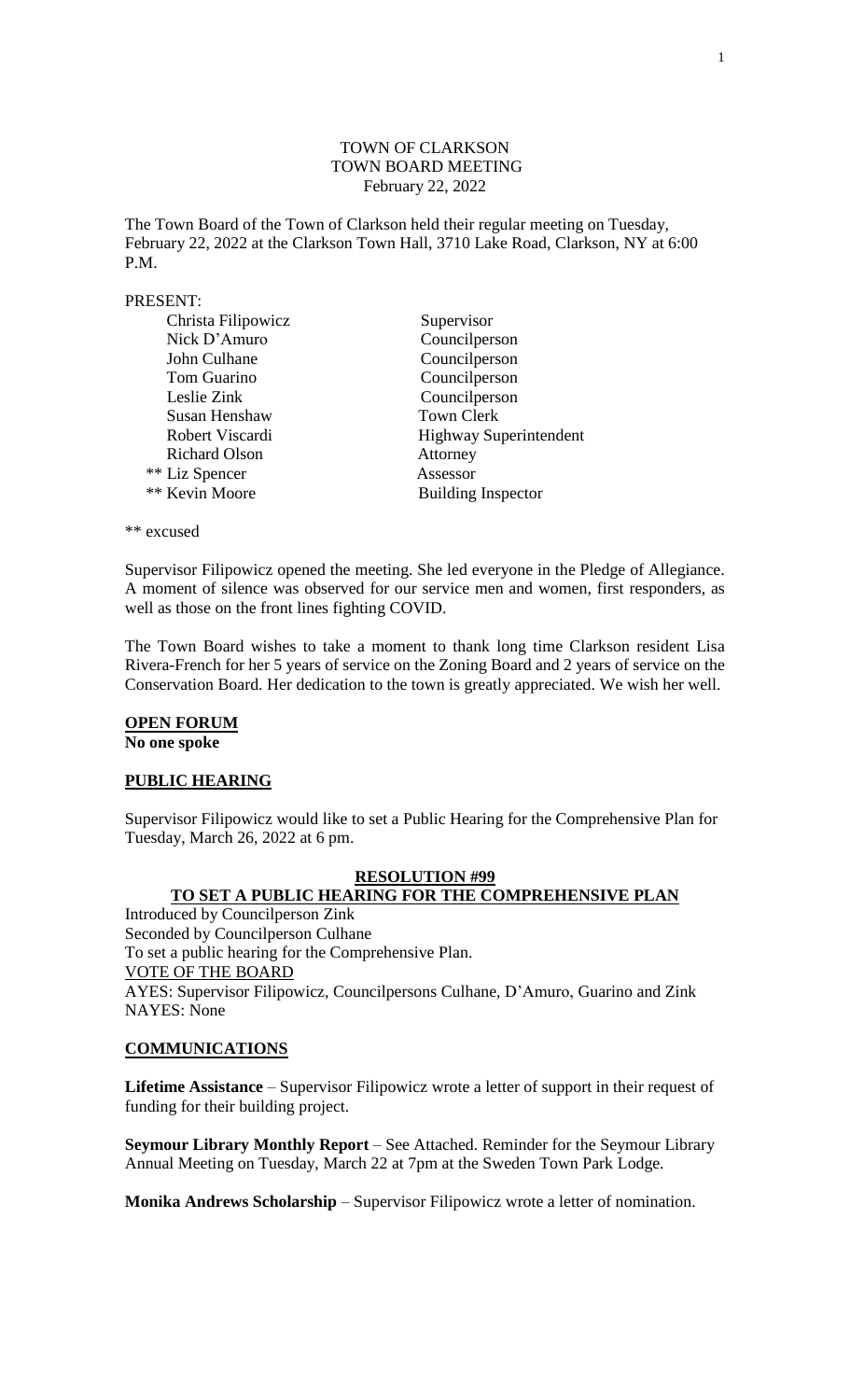#### **2-22-2022**

#### **OLD BUSINESS** –

**ARPA Projects** – Superintendent Viscardi discussed the 2 proposals from MRB. Valley View Drive and Sherwood Drive storm and sanitary sewers. Approximately 6000 feet would be replaced and will take up to 2 years to complete. This involves fixing gutters and re-paving the road. The second project is the Benita Drive and Gilmore Road pump station. The generator for that location will be updated. He is working on pricing for both projects at this time. The possibility for updates on the septic systems on Lynnwood Drive are also being considered with assistance from MRB.

#### **NEW BUSINESS –**

**Vacation Rollover –** for Building Inspector Kevin Moore of 80 hours

#### **RESOLUTION #100**

# **VACATION ROLLOVER FOR BUILDING INSPECTOR KEVIN MOORE**

Introduced by Councilperson D'Amuro Seconded by Councilperson Guarino To rollover 80 hours of vacation for Building Inspector Kevin Moore. VOTE OF THE BOARD AYES: Supervisor Filipowicz, Councilpersons Culhane, D'Amuro, Guarino and Zink NAYES: None

#### **RESOLUTION #101 TO MAKE A DONATION OF \$250 FOR BROCKPORT HIGH SCHOOL PROJECT GRADUATION**

Introduced by Councilperson Culhane Seconded by Councilperson Zink To make a donation of \$250 for Brockport High School Project Graduation. VOTE OF THE BOARD AYES: Supervisor Filipowicz, Councilpersons Culhane, D'Amuro, Guarino and Zink NAYES: None

#### **RESOLUTION #102**

# **TO APPOINT NEW ZONING BOARD MEMBER DANIEL MAIER**  Introduced by Councilperson Zink

Seconded by Councilperson Culhane

To Appoint new Zoning Board member Daniel Maier as of March 1, 2022 until December 2024.

VOTE OF THE BOARD

AYES: Supervisor Filipowicz, Councilpersons Culhane, D'Amuro, Guarino and Zink NAYES: None

# **RESOLUTION #103**

# **TO APPOINT NEW ZONING BOARD MEMBER HOWARD HENICK**

Introduced by Councilperson Guarino Seconded by Councilperson D'Amuro

To appoint new Zoning Board member Howard Henick as of March 1, 2022 until December 2022.

VOTE OF THE BOARD

AYES: Supervisor Filipowicz, Councilpersons Culhane, D'Amuro, Guarino and Zink NAYES: None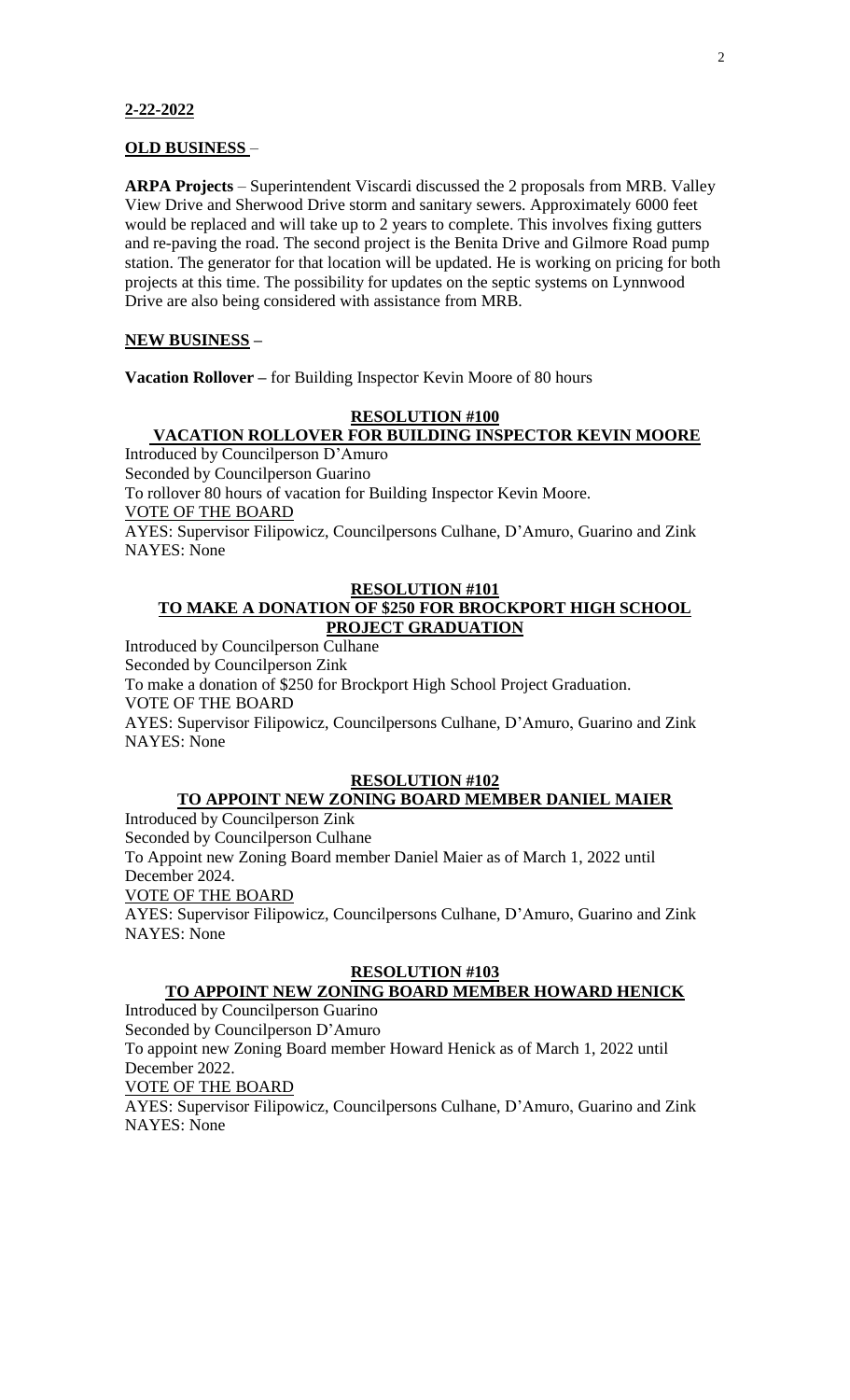### **RESOLUTION #104 TO APPOINT NEW SOCIAL MEDIA ASSISTANT TYLER JONES**

Introduced by Councilperson Zink

Seconded by Councilperson Culhane To appoint new Social Media Assistant Tyler Jones as of March 1, 2022 until December 2022.

VOTE OF THE BOARD

AYES: Supervisor Filipowicz, Councilpersons Culhane, D'Amuro, Guarino and Zink NAYES: None

#### **RESOLUTION #105**

# **TO APPROVE YOUNG EXPLOSIVES FIREWORKS AGREEMENT FOR GOOD NEIGHBOR DAYS**

Introduced by Councilperson D'Amuro

Seconded by Councilperson Guarino

To approve Young Explosives Fireworks Agreement for Good Neighbor Days VOTE OF THE BOARD

AYES: Supervisor Filipowicz, Councilpersons Culhane, D'Amuro, Guarino and Zink NAYES: None

#### **RESOLUTION #106**

### **TO ACCEPT RESIGNATION OF ZONING BOARD MEMBER LISA RIVERA-FRENCH**

Introduced by Councilperson Guarino

Seconded by Councilperson Zink

To accept resignation of Zoning Board member Lisa Rivera-French as of March 1, 2022 VOTE OF THE BOARD

AYES: Supervisor Filipowicz, Councilpersons Culhane, D'Amuro, Guarino and Zink NAYES: None

### **RESOLUTION #107 MOTION TO BID ON ¾ TON PICK UP TRUCK WITH PLOW FOR HIGHWAY DEPARTMENT**

Introduced by Councilperson Guarino Seconded by Councilperson Zink Motion to bid on 3/4 ton pick-up truck with plow for Highway Department VOTE OF THE BOARD AYES: Supervisor Filipowicz, Councilpersons Culhane, D'Amuro, Guarino and Zink NAYES: None

# **SUPERVISORS' REPORTS -**

**COVID-19 Test Kits –** Kevin Moore will be picking up 3000 COVID-19 test kits for distribution.

**Erie Canalway Grants –** Superintendent Viscardi will look into a possible grant opportunity for San Souci Park.

**Checks –** 5 Star Bank noticed a town check was fraudulently obtained. That account has been closed and new account has been opened. New checks are expected any day.

# **TOWN BOARD REPORTS –**

**Veteran's Outreach -**Councilperson D'Amuro met with County Legislature Jackie Smith, along with leaders from the Town of Sweden, Village of Brockport, Town of Hamlin and the Veterans Outreach program last week. They are establishing ways to spread the word to local Veterans who may need assistance, through upcoming multitown events.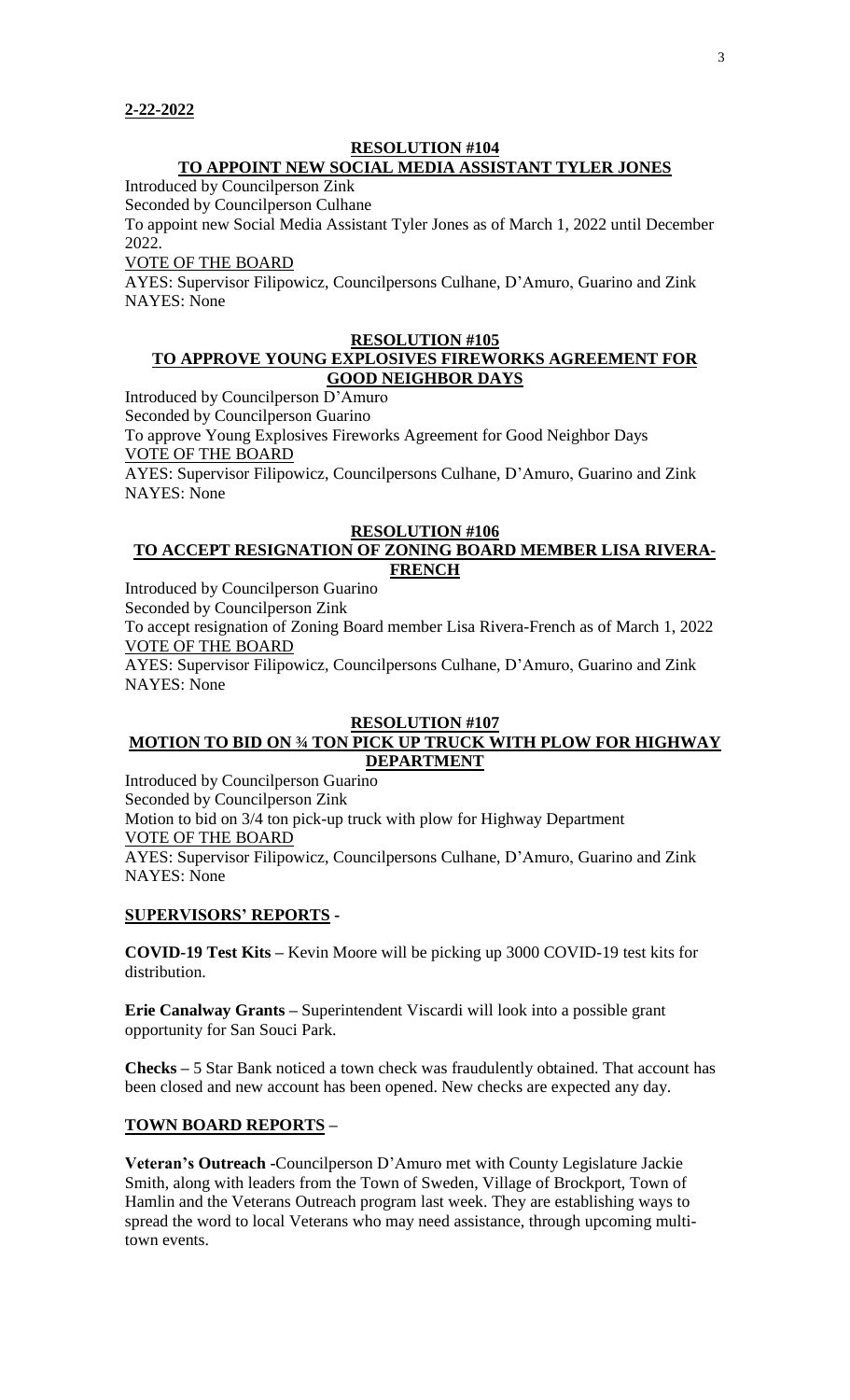#### **2–22-2022**

**Good Neighbor Days –** Councilperson Zink advised that the date for GND has been secured for August 19, 2022, Ruby Shooz, the Lions Club and Young Explosives have also committed.

**Highway Facility** - Councilperson Culhane advised that he toured our highway facility and met with the highway staff this past week.

**Library Liaison** – Councilperson Culhane will be the liaison between the Town Board and Clarkson's Seymour Library trustees.

# **RESOLUTION #108 APPROVE MINUTES 2-08-2022**

Introduced by Councilperson Zink Seconded by Councilperson Culhane To approve minutes from 2-08-2022. VOTE OF THE BOARD AYES: Supervisor Filipowicz, Councilpersons Culhane, D'Amuro, Guarino and Zink NAYES: None

### **RESOLUTION #109 AUDIT 2-22-2022**

Introduced by Councilperson Guarino

Seconded by Councilperson D'Amuro To authorize payment of audit 2-22-2022 totaling \$751,667.68 AA General \$20,830.30, BB General- Outside Village \$152,985.51, DA Highway - Town Wide \$31,529.35, SF – Fire \$546,166.36, SS – Sewer \$156.16 and Distribution of checks: Joint Checking #4909- 4952.

VOTE OF THE BOARD

AYES: Supervisor Filipowicz, Councilpersons Culhane, D'Amuro, Guarino and Zink NAYES: None

# **RESOLUTION #110 ENTER INTO EXECUTIVE SESSION**

Introduced by Councilperson Zink

Seconded by Councilperson Guarino

To enter into Executive Session as provided for in Section 105 1. (d) and (f) of Section 7 of the Public Officers Law for the purpose of discussing personnel matters and proposed, pending and current litigation. 6:24 PM.

VOTE OF THE BOARD

AYES: Supervisor Filipowicz, Councilpersons Culhane, D'Amuro, Guarino and Zink NAYES: None

### **RESOLUTION #111 EXIT OUT OF EXECUTIVE SESSION**

Introduced by Councilperson Guarino Seconded by Councilperson D'Amuro To exit out of Executive Session 8:43 PM.

VOTE OF THE BOARD

AYES: Supervisor Filipowicz, Councilpersons Culhane, D'Amuro, Guarino and Zink NAYES: None

# **RESOLUTION #112**

# **TO APPROVE THE FILING OF A POSITION PAPER**

Introduced by Councilperson Guarino Seconded by Councilperson D'Amuro To approve the filing of a "Statement of Position" in a case ending in 5261 prepared by Littler Mendelson, P.C.

VOTE OF THE BOARD

AYES: Supervisor Filipowicz, Councilpersons Culhane, D'Amuro, Guarino and Zink NAYES: None